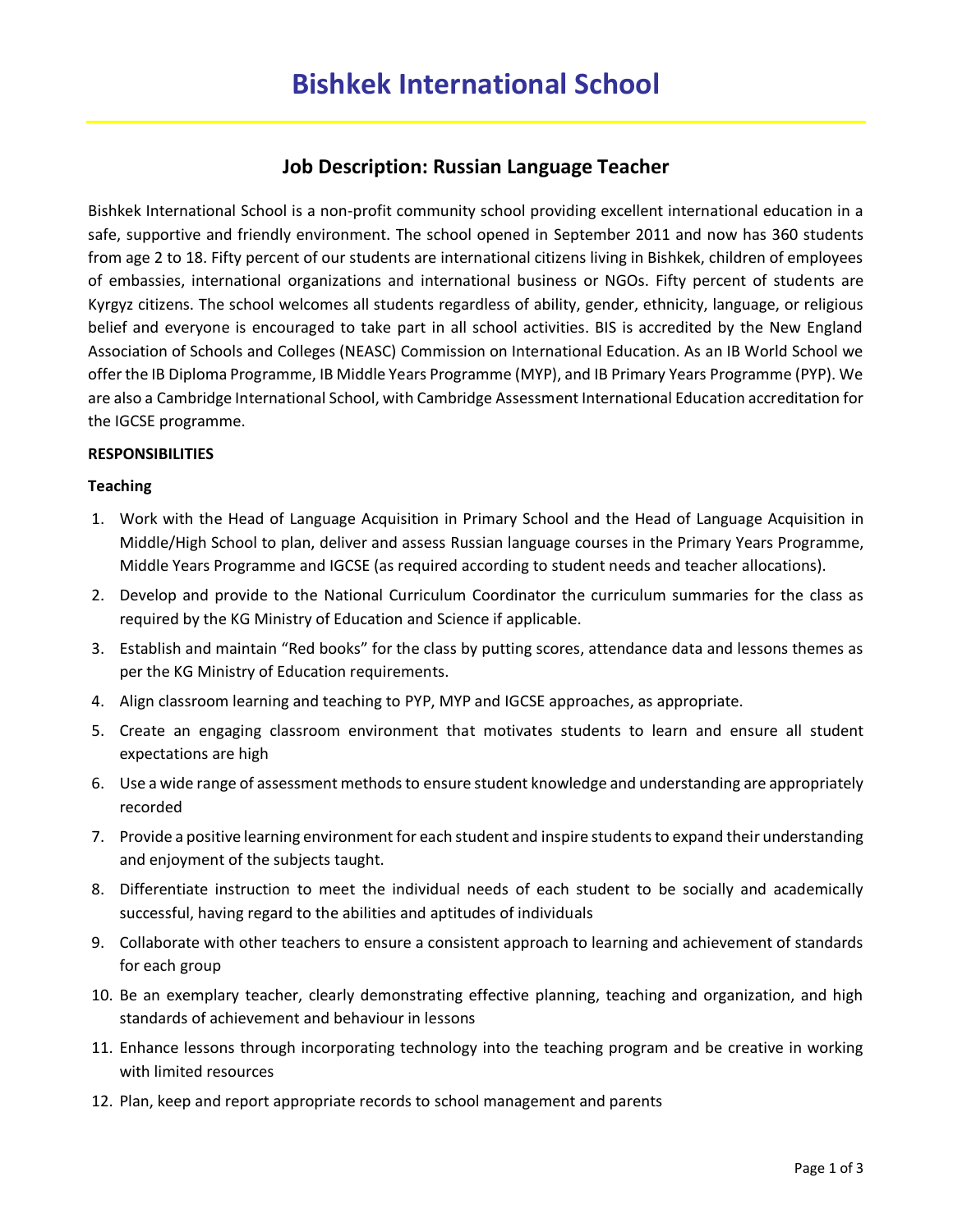### **Other Responsibilities**

- 1. Organise and lead extra-curricular activities and student engagement in issues related to English and sports teams, to promote positive interactions among students of all ages and develop their academic, creative and sporting potential.
- 2. Organise and lead relevant educational visits for Primary, Middle and High school students.

#### **General**

- 1. Maintain knowledge of current educational theory and practice and undertake professional training in liaison with the Head of Department and Programme Coordinators.
- 2. Act in accordance with the budgets, policies, procedures, directions and decisions of the school management
- 3. Act as ambassador for the school and act in a manner that upholds the values and ethos of the school at all times
- 4. Maintain high quality standards in all areas of the school
- 5. Any other activities as agreed with management to contribute to overall development of the school.

#### **REPORTING**

Report to the Head of Language Acquisition for Primary School and the Head of Language Acquisition for Middle/High School

Work closely with the Programme Coordinators for PYP, MYP, and IGCSE, as appropriate.

#### **TIMING & DURATION**

The position is available starting 15 August 2022. This is a full-time long-term position with an initial contract of one year (subject to 3 months' probation) which will be renewable by mutual consent.

#### **REQUIREMENTS**

- University Degree in Russian Language Teaching or related subject.
- Experience teaching school students
- Genuine enjoyment of working with students and ability to enable a wide range of students to reach their academic potential
- Ability to plan strategically, to set and meet deadlines and to implementplans
- Capable of developing new educational programmes
- Excellent interpersonal, team leadership and membership skills
- Able to communicate well with students, staff and parents and gain their confidence andrespect
- Excellent spoken and written Russian

#### **DESIRABLES**

- Ability to communicate in English
- Additional language skills
- Prior teaching experience in an international environment

#### **APPLICATION**

Send your application in English by email to [hr@bis.kg](mailto:hr@bis.kg)

• Include a brief cover letter and your CV.